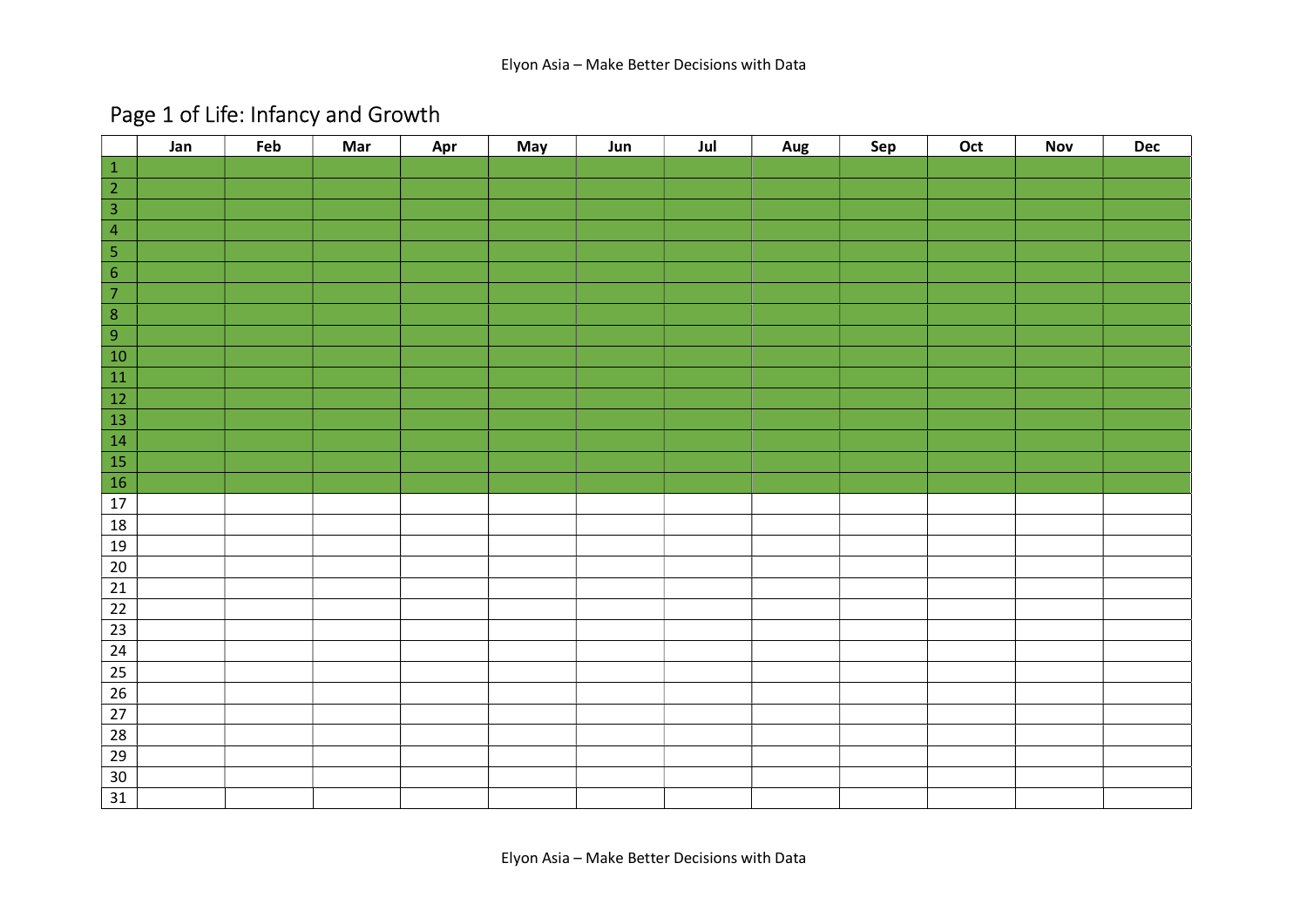## Page 2 of Life: Adventure and Self-Discovery

|                 | Jan | Feb | Mar | Apr | May | Jun | Jul | <b>Aug</b> | Sep | Oct | <b>Nov</b> | $\mathop{\mathsf{Dec}}$ |
|-----------------|-----|-----|-----|-----|-----|-----|-----|------------|-----|-----|------------|-------------------------|
| 32              |     |     |     |     |     |     |     |            |     |     |            |                         |
| $\overline{33}$ |     |     |     |     |     |     |     |            |     |     |            |                         |
| 34              |     |     |     |     |     |     |     |            |     |     |            |                         |
| 35              |     |     |     |     |     |     |     |            |     |     |            |                         |
| 36              |     |     |     |     |     |     |     |            |     |     |            |                         |
| $\overline{37}$ |     |     |     |     |     |     |     |            |     |     |            |                         |
| $\overline{38}$ |     |     |     |     |     |     |     |            |     |     |            |                         |
| 39              |     |     |     |     |     |     |     |            |     |     |            |                         |
| 40              |     |     |     |     |     |     |     |            |     |     |            |                         |
| 41              |     |     |     |     |     |     |     |            |     |     |            |                         |
| 42              |     |     |     |     |     |     |     |            |     |     |            |                         |
| 43              |     |     |     |     |     |     |     |            |     |     |            |                         |
| 44              |     |     |     |     |     |     |     |            |     |     |            |                         |
| 45              |     |     |     |     |     |     |     |            |     |     |            |                         |
| 46              |     |     |     |     |     |     |     |            |     |     |            |                         |
| 47              |     |     |     |     |     |     |     |            |     |     |            |                         |
| 48              |     |     |     |     |     |     |     |            |     |     |            |                         |
| 49              |     |     |     |     |     |     |     |            |     |     |            |                         |
| 50              |     |     |     |     |     |     |     |            |     |     |            |                         |
| 51              |     |     |     |     |     |     |     |            |     |     |            |                         |
| $\overline{52}$ |     |     |     |     |     |     |     |            |     |     |            |                         |
| 53              |     |     |     |     |     |     |     |            |     |     |            |                         |
| 54              |     |     |     |     |     |     |     |            |     |     |            |                         |
| 55              |     |     |     |     |     |     |     |            |     |     |            |                         |
| 56              |     |     |     |     |     |     |     |            |     |     |            |                         |
| 57              |     |     |     |     |     |     |     |            |     |     |            |                         |
| 58              |     |     |     |     |     |     |     |            |     |     |            |                         |
| 59              |     |     |     |     |     |     |     |            |     |     |            |                         |
| 60              |     |     |     |     |     |     |     |            |     |     |            |                         |
| 61              |     |     |     |     |     |     |     |            |     |     |            |                         |
| 62              |     |     |     |     |     |     |     |            |     |     |            |                         |
| 63              |     |     |     |     |     |     |     |            |     |     |            |                         |
| 64              |     |     |     |     |     |     |     |            |     |     |            |                         |